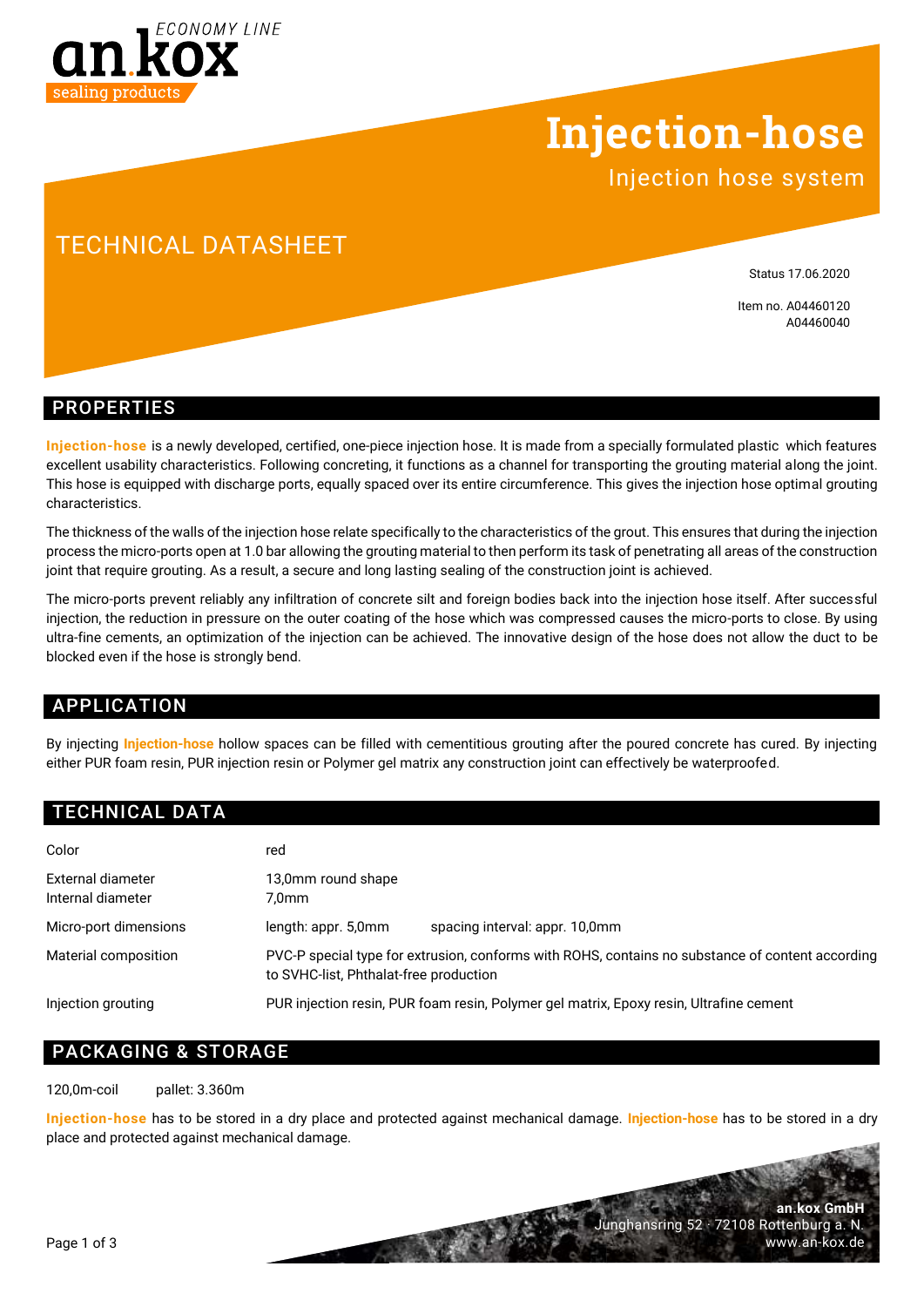

# **Injection-hose**

Injection hose system

## TECHNICAL DATASHEET

Status 17.06.2020

Item no. A04460120 A04460040

**an.kox GmbH**

www.an-kox.de

Junghansring 52 · 72108 Rottenburg a. N.

### INSTALLATION

The concrete surface must be even, free of loose particles and sharp-edged displacements. Before installing **Injection-hose**, ice coverings, standing water and cement sludge have to be removed.

The regular hose length is 8–12 m. Numerous injection cycles are possible with Ultrafine cement, Polymer gel matrix and a singular injection cycle with PUR injection resin. **Injection-hose** must lie flat on the surface of the first concrete section. The injection hose is secured with **Stecki** or clamps. The distance between the fixing points should be 10-15 cm. This should be smaller if circumstances require.

**Injection-hose** is in its ideal position when centrally aligned. The distance of the **Injection-hose** hose to the outer edge of the joint must be at least 10cm. At hose section joints, the two hoses are to overlap each other by 15cm and lie parallel one to another at a distance of 3-5 cm. **Varioclix®** (patented injection hose point) has to be installed in such a way as to allow access at all times.

### **Injection:**

**Injection-hose** can be injected after 28 days at earliest. Visible flaws along the construction joint are to be plugged with quick-dry cement before injecting.

#### Injection can be carried out in two ways:

- Injection using an injector hose (reinforced PVC hose)
- Injection using an.kox **Varioclix®**
- 1.) Check the continuity of the hose by flushing with water or air.
- 2.) The hose is injected via the injection connector (PVC hose or an.kox **Varioclix®**) until traces of the injected material are discharged from the open end. This open end is closed with an injection nipple as soon as the injected material starts to flow freely (without air pockets). The flow and extent of the injection material in the concrete joint can be monitored during the injection process by means of the injection pump's pressure gauge.
- 3.) The injection process continues until constant pressure has been reached. Constant pressure indicates that the concrete joint can take no more grouting material, thus signaling the end of the process.
- 4.) Injection material in the injection hose is simply flushed out by means of a water pump (flushing pump from a 2-C pump unit). This operation requires hardly any pressure. The injection hose is then once again ready for additional injections.
- 5.) Before injecting with Ultrafine cement (a mineral grout), **Injection-hose** is flushed with water.
- 6.) If **Injection-hose** is injected with EP resin, PUR foam resin or PUR resin, both flushing and reinjecting the hose is not possible.